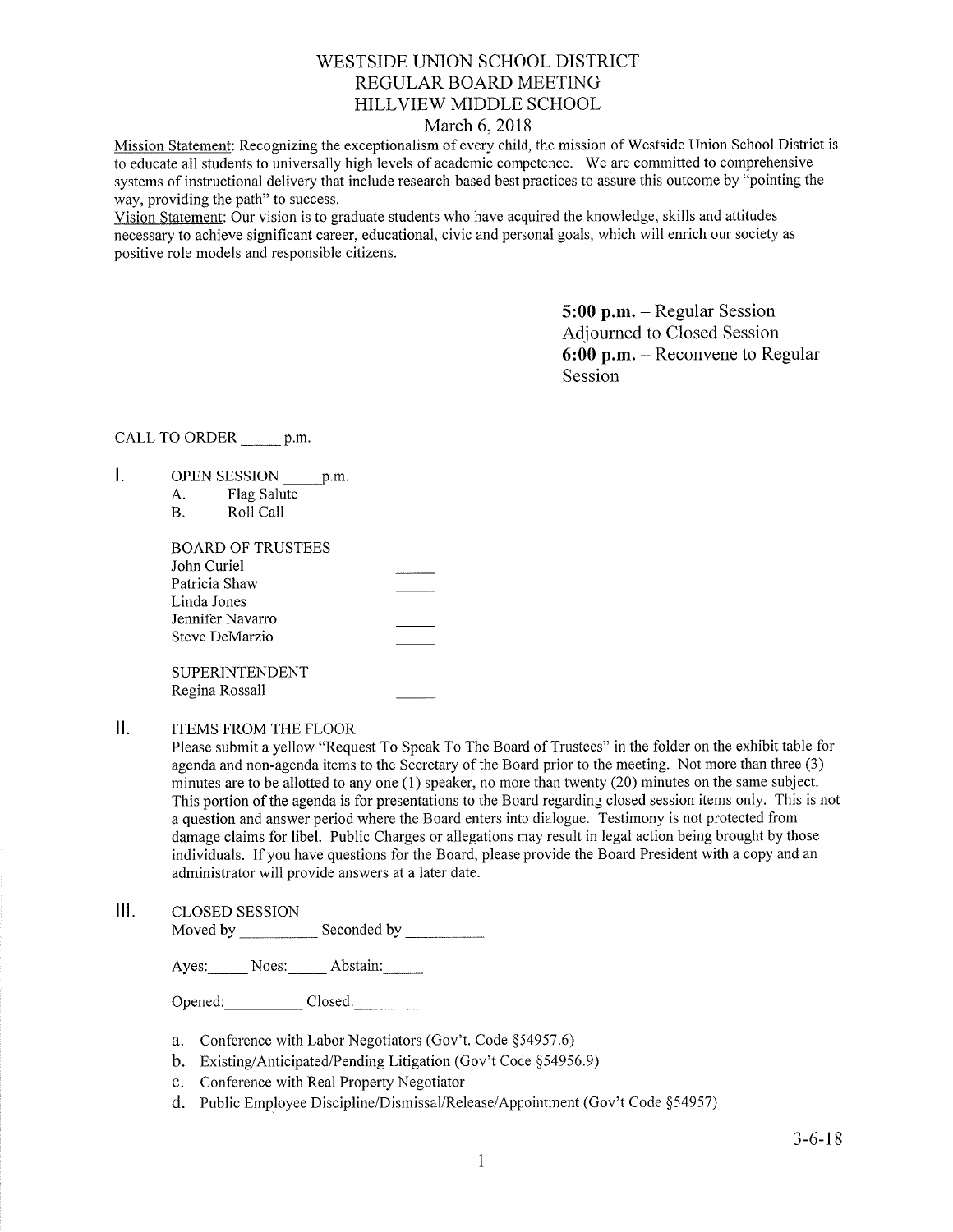- 1. Non Reelects Temporary/Probationary Certificated Employee<br>2. Administrator May Release and Reassignments
- 
- e. Pupil Personnel (Ed Code 35146 and 48918) I Case
- IV RECONVENE TO OPEN SESSION AT \_\_\_\_\_\_\_\_\_\_\_\_\_\_ p.m.
- V. REPORT OF CLOSED SESSION ACTION
- VI PRESENTATIONS
	- A. Site Presentations and Employee Recognitions
		- . Hillview
		- . Valley View
	- B. 2nd Interim Report
- HEAzuNG SESSION/STAFF REPORTS vil
	- A. Board Comments
	- **B.** Staff Reports
		- 1. Assistant Superintendent Administrative Services
		- 2. Assistant Superintendent Educational Services
		- 3. Deputy Superintendent
		- 4. Superintendent
- PERSONAL APPEARANCES VIII.
	- A. Westside Union Teachers Association Representatives
	- B. California School Employees Association Representatives
	- C. Parent Teacher Association Representatives
	- D. West Antelope Valley Educational Foundation Representatives
- ITEMS FROM THE FLOOR IX

Please submit a yellow "Request To Speak To The Board of Trustees" in the folder on the exhibit table for agenda and non-agenda items to the Secretary of the Board prior to the meeting. Not more than three (3) minutes are to be allotted to any one (1) speaker, no more than twenty (20) minutes on the same subject. This is not a question and answer period where the Board enters into dialogue. Testimony is not protected from damage claims for libel. Public Charges or allegations may result in legal action being brought by those individuals. If you have questions for the Board, please provide the Board President with a copy and an administrator will provide answers at a later date.

- PUBLIC HEAzuNG None  $X_{n}$
- XI BUSINESS SESSION
	- A. Organizational/Governance Goal # Goal # Goal # Goal # Goal # Goal # Goal # Goal # Goal # Goal # Goal # Goal # Goal # Goal # Goal # Goal # Goal # Goal # Goal # Goal # Goal # Goal # Goal # Goal # Goal # Goal # Goal # Goal

Moved by Seconded by Seconded by Seconded by Seconded by Seconded by Seconded by Seconded by Seconded by Seconded by Seconded by Seconded by Seconded by Seconded by Seconded by Seconded by Seconded by Seconded by Seconded

To approve the Agenda of the Regular Meeting of March 6,2018

Ayes: Noes: Abstain: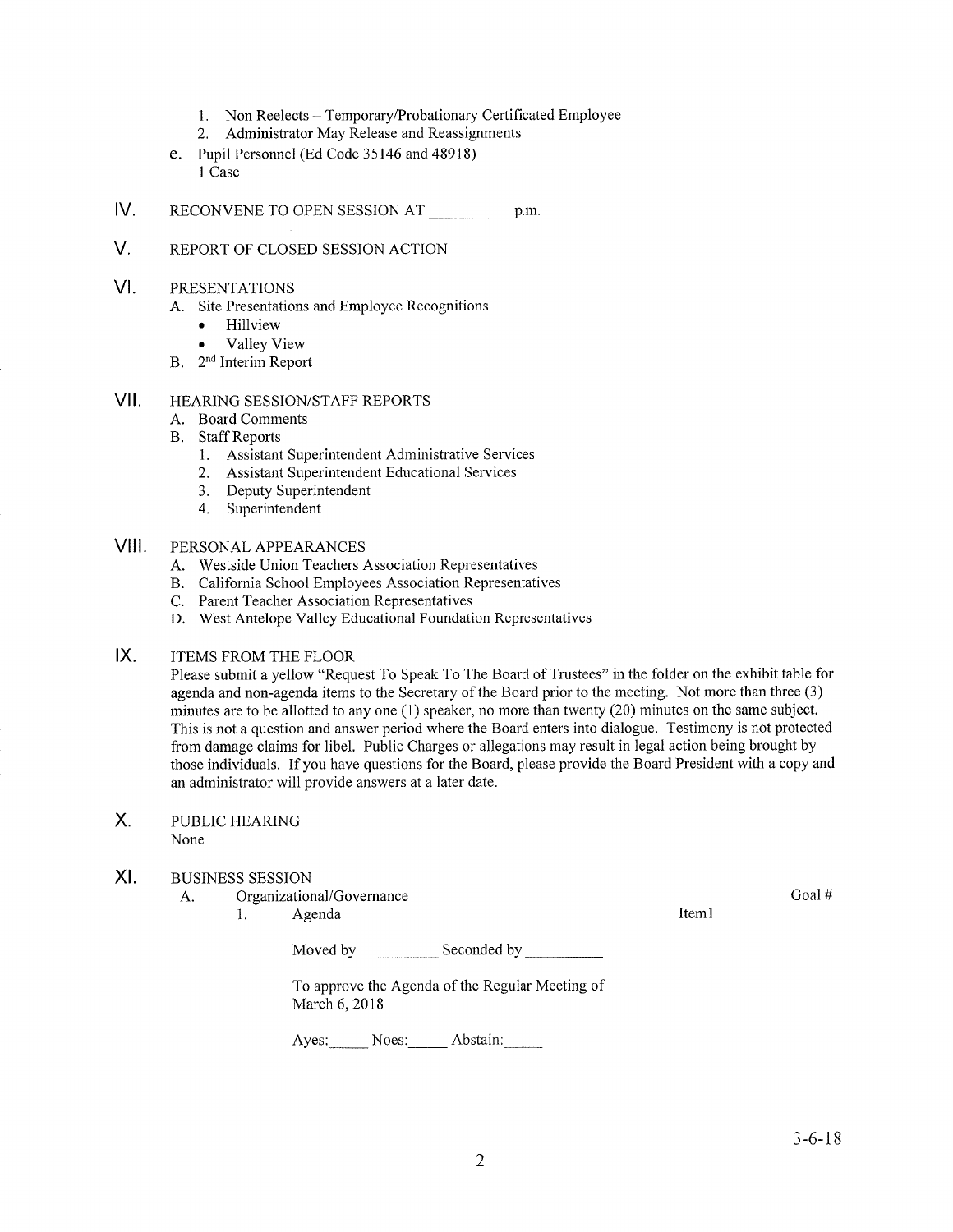Actions proposed for the Consent Calendar, are items with adopted policies and approved practices of the District and are deemed routine in nature. They will be acted upon in one motion, without discussions, unless members of the Board request an item's removal. The item will then be removed from the motion to approve and after the approval of the consent agenda the item(s) will be heard.

Items2a -2g Goal #

| 2.              | Consent<br>a.<br>Gifts to the District<br>b.<br>Fundraising Authorization<br>c.<br>d.<br>Personnel Report<br>Purchase Orders<br>e.<br>Consultant/Contract Schedule<br>f.<br>Conference/Workshop Schedule<br>g. | Minutes of the Regular Meeting on February 20, 2018                                                                                                                     |        |  |
|-----------------|----------------------------------------------------------------------------------------------------------------------------------------------------------------------------------------------------------------|-------------------------------------------------------------------------------------------------------------------------------------------------------------------------|--------|--|
|                 |                                                                                                                                                                                                                |                                                                                                                                                                         |        |  |
|                 | Approval of the Consent Items as presented                                                                                                                                                                     |                                                                                                                                                                         |        |  |
|                 | Ayes: Noes: Abstain:                                                                                                                                                                                           |                                                                                                                                                                         |        |  |
| 3.              | Connected Organizations                                                                                                                                                                                        | Board Policy and Administrative Regulation 1230, School-                                                                                                                | Item 3 |  |
|                 |                                                                                                                                                                                                                | Moved by Seconded by Seconded by                                                                                                                                        |        |  |
|                 | Organizations                                                                                                                                                                                                  | Approval of the second and final reading of Board Policy<br>and Administrative Regulation 1230, School-Connected                                                        |        |  |
|                 | Ayes: Noes: Abstain:                                                                                                                                                                                           |                                                                                                                                                                         |        |  |
| 4.              | 6th Grade Honors Academy Revised Criteria                                                                                                                                                                      |                                                                                                                                                                         | Item 4 |  |
|                 |                                                                                                                                                                                                                |                                                                                                                                                                         |        |  |
|                 | Criteria                                                                                                                                                                                                       | Approval of the 6 <sup>th</sup> Grade Honors Academy Revised                                                                                                            |        |  |
|                 | Ayes: Noes: Abstain:                                                                                                                                                                                           |                                                                                                                                                                         |        |  |
| 5.              | Discussion Item<br>Governance                                                                                                                                                                                  |                                                                                                                                                                         | Item 5 |  |
| Personnel<br>6. | community input.                                                                                                                                                                                               | Sunshine Westside Union Teachers Association (WUTA)<br>Reopeners to Westside Union School District and set<br>March 20, 2018, as the date for public hearing to receive | Item 6 |  |
|                 | Moved by                                                                                                                                                                                                       | Seconded by                                                                                                                                                             |        |  |

3-6-18

 $B.$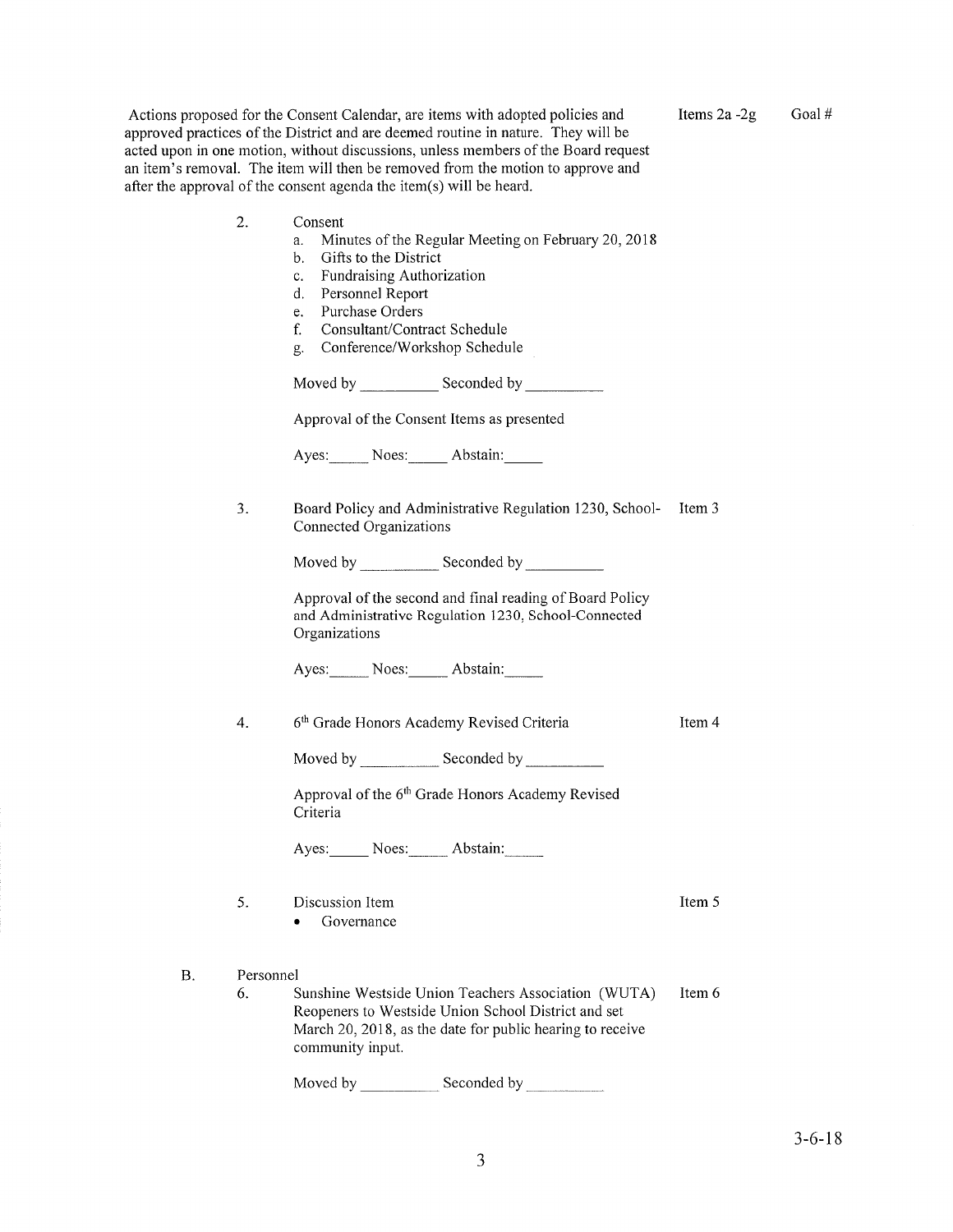Approval to Sunshine Westside Union Teachers Association (WUTA) Reopeners to Westside Union School District and set March 20,2018, as the date for public hearing to receive community input.

Ayes: Noes: Abstain:

- C. Business
	- 7.  $2<sup>nd</sup>$  Interim Report ltem 7

Goal #

Moved by \_\_\_\_\_\_\_\_\_\_\_\_\_ Seconded by

Approval of the 2"d Interim Reporl

Ayes: Noes: Abstain:

8. Request to Bid: Painting at Quartz Hill Elementary School Item 8

Moved by Seconded by Seconded by Seconded by Seconded by Seconded by Seconded by Seconded by Seconded by Seconded by Seconded by Seconded by Seconded by Seconded by Seconded by Seconded by Seconded by Seconded by Seconded

Approval to Request to Bid: Painting at Quartz Hill Elementary School

Ayes: Noes: Abstain:

## XII. INFORMATION SESSION

- A. Items From The Floor Continued<br>B. Dates to Remember:
- - l. Regular Meeting on March 20,2018
- 2. Regular Meeting on April 3, 2018<br>C. Board Comments Continued
- 
- XIII. NEW BUSINESS Future Board Meeting Items
- XIV. CLOSED SESSION - Continued
- XV. RECONVENE TO OPEN SESSION at p.m.
- XVI. REPORT OF CLOSED SESSION ACTION

XVII ADJOURNMENT There being no further business to come before the Board, the regular meeting of March 6, 2018, is adjourned at p.m. by the Board President.

In compliance with the Americans with Disabilities Act, if you need special assistance to access the Board meeting room or to otherwise participate at this meeting, including auxiliary aids or services, please contact Tonya Williams at (661) 122-0116. Notification at least 48 hours prior to the meeting will enable the District to make reasonable arrangements to ensure accessibility to the Board meeting room.

Any writings or documents that are public records and are provided to a majority of the governing board regarding an open session item on this agenda will be made available for public inspection on the District Web Site,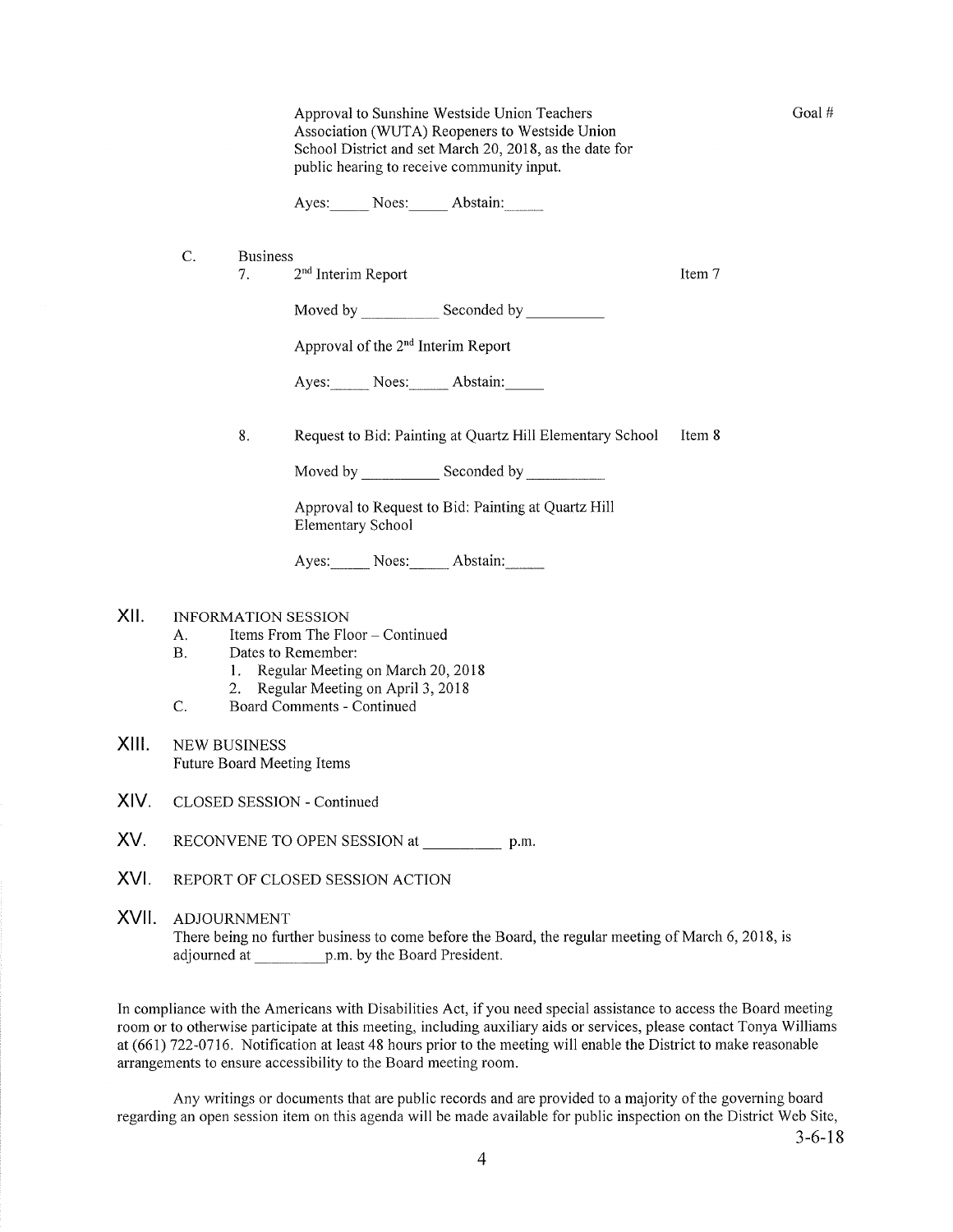www.westside.k12.ca.us or in the District Office located at 41914 50<sup>th</sup> St. West, Quartz Hill, CA 93536 during normal business hours  $(8:00 \text{ a.m.} - 4:00 \text{ p.m.})$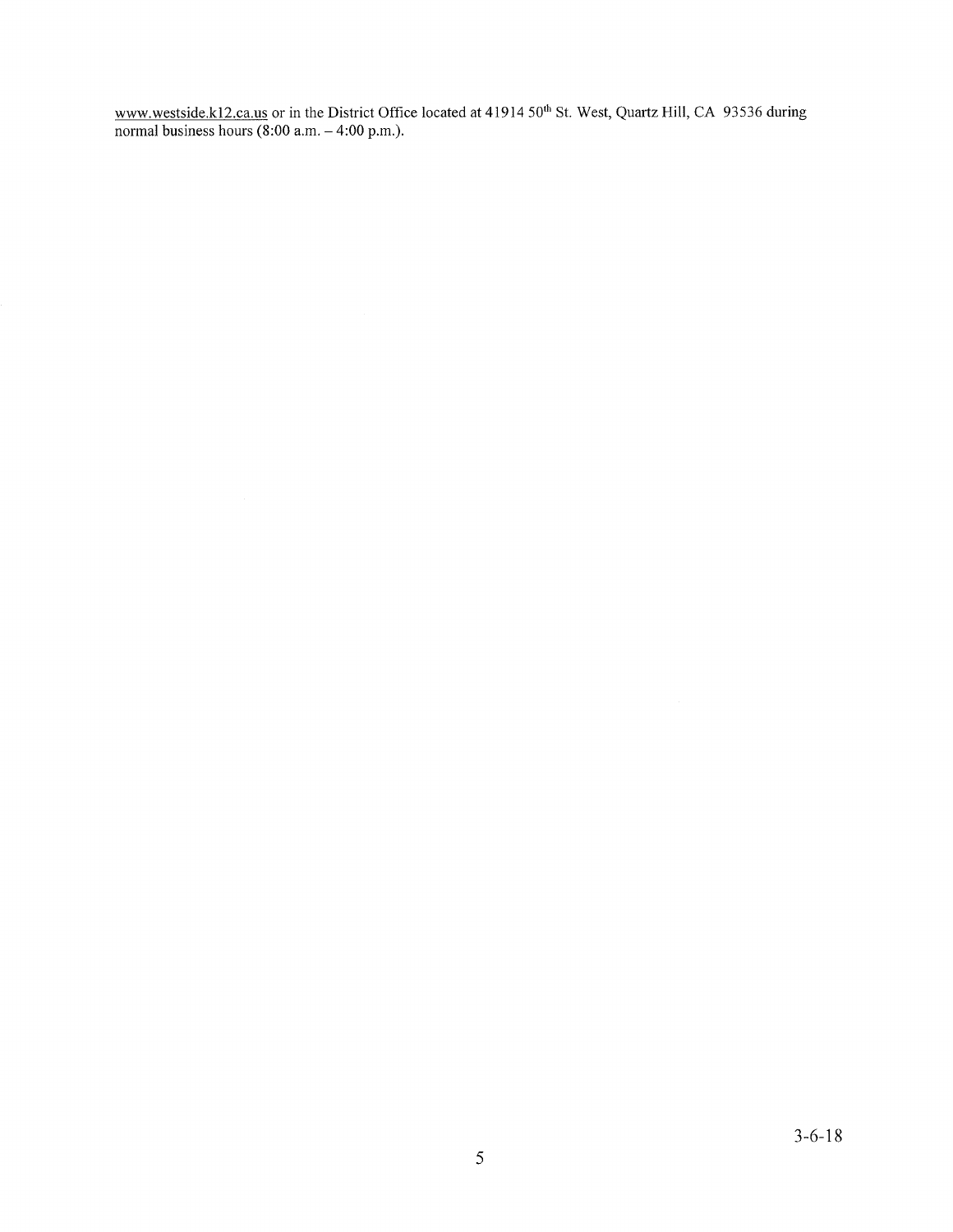# Core Beliefs and Board Goals 2017 -2018

# The District uses data to create a learning-oriented culture for both staff and students which defines success in terms of improvement and progress.

#### 1 WE BELIEVE THAT OUR TEACHERS AND STAFF ARE OUR MOST VALUABLE ASSETS AND RESOURCES

2. WE OPERATE WITH TRANSPARENCY, TRUST AND INTEGRITY, GOVERNING IN A DIGNIFIED, PROFESSIONAL MANNER, TREATING EVERYONE WITH CIVILITY AND **RESPECT** 

#### J WE ARE ABSOLUTELY COMMITTED TO PROVIDING A SAFE, DISTINGUISHED AND ENGAGING LEARNING ENVIRONMENT THAT ENSURES ALL STUDENTS LEARN TO THEIR HIGHEST POTENTIAL

- $\leftrightarrow$  A. Build the capacity of board and district staff in developing and monitoring data related to goals and priorities specifically in the area of cultural responsiveness and educational equity
- B. A key concem and priority for this governing board is improving the accuracy and consistency of grading which should measure what students know, as they play a crucial role in every aspect of students' academic lives and future lives as global citizens. Areas of concern are: 1) Grades reflect progressive and mastery of content. 2) They are predictable and understood by parents and third parties. 3) That non-academic factors are graded separately. 4) The system adopted is not overwhelming for teachers. ôÊ
	- ❖ Annual Report by Educational Services

#### WE ARE ABSOLUTELY COMMITTED TO PROVIDING THE NECESSARY FACILITIES TO MEET THE HOUSING AND EDUCATION NEEDS OF OUR CHANGING STUDBNT POPULATION AND A VISION THAT PROMOTES AND SUPPORTS THEIR FUTURE 4

- èÊ A. Continue the Cottonwood Elementary School modernization
- èp B. Receive annual updates to the District's Facilities Master Plan while exploring and securing options to finance the plan.
- ô" C. Continue to implement sustainable clean energy programs that promote the long-term wellbeing of both the District's finances and the environment.
	- \* Annual Reporl by Business Services

#### 5. WE ARE FISCALLY TRUSTWORTHY AND DEDICATED TO RESPONSIBLE FINANCIAL ACCOUNTABILITY

#### 6 WE BELIEVE IN AND PROMOTE PARENT AND COMMUNITY INVOLVEMENT IN WESTSIDE UNION SCHOOL DISTRICT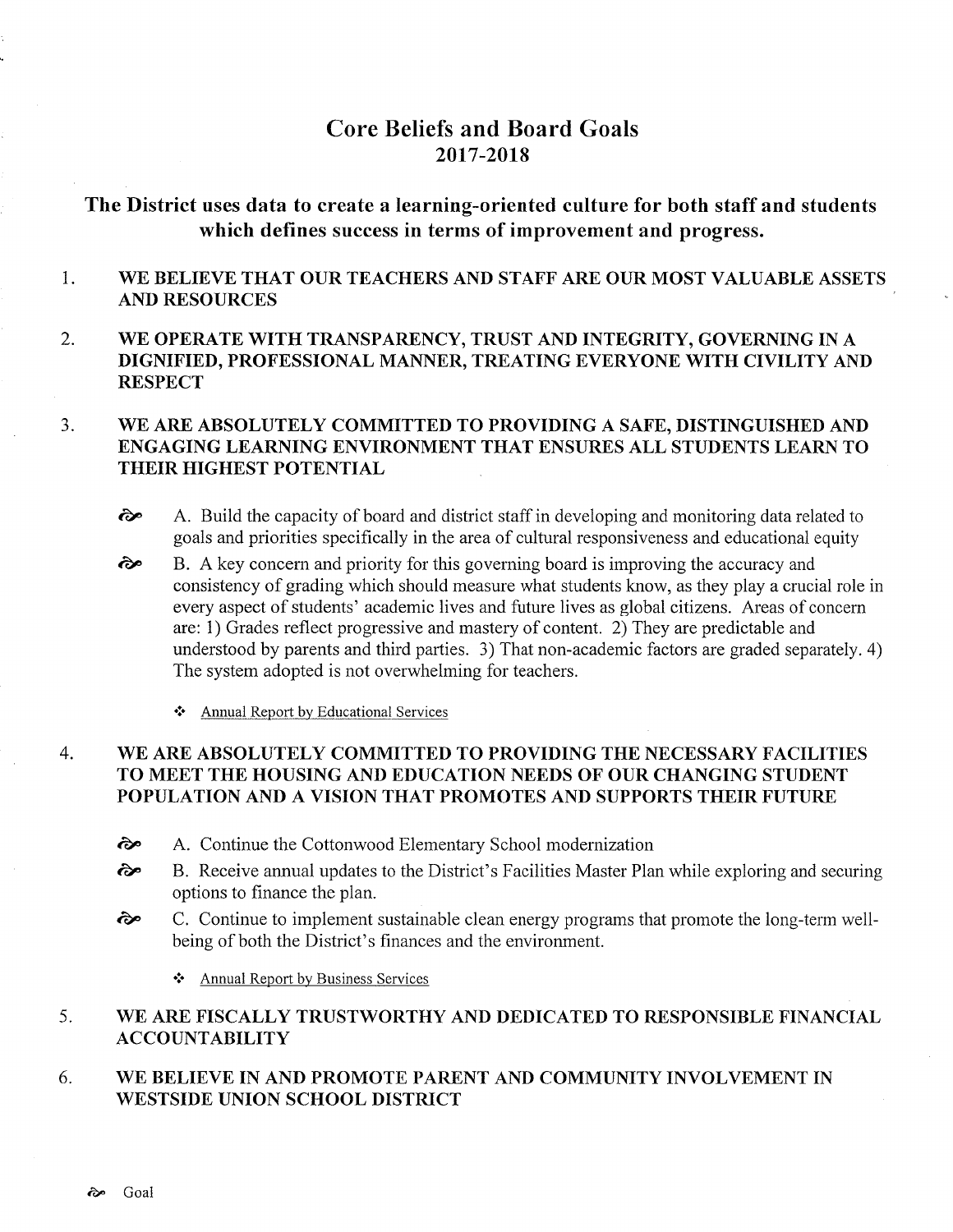# <sup>2017</sup>-2018 Board Expectations

# The District uses data to create a learning-oriented culture for both staff and students which defines success in terms of improvement and progress.

## 1. WE BELIEVE THAT OUR TEACHERS AND STAFF ARE OUR MOST VALUABLE ASSETS AND RESOURCES

### EXPECTATIONS:

- a. Provide staff development to enable employees in a job classifications to maintain and improve their skills to meet stated goals of the Board to meet the needs of students. Continuously monitor and re-evaluate formula-driven staffing levels that adequately address student ratios and campus needs for all classifications of employees (classified, certificated, confidential, and administration)
- b. Maintain and monitor administrative training programs to enable existing staff to become administrators or to increase the skills of current administrators to assume increasing levels of responsibility in the future as well as immediately assisting with the reduction of attendance issues, traffic safety and student discipline at all school sites. Create programs that enable classified employees who want to become teachers to obtain the necessary information to do so, and work with the CSEA Board to make sure members know about contractual benefits available when taking college classes. As grants become available to help classified employees become teachers, apply for any for which the District is eligible.
- c. Provide ongoing recognition for school achievement, program development, i.e., California Gold Ribbon, Golden Bell, Employee of the Year, and Program Innovation: Joe Walker STEALTH, Gregg Anderson Academy, The IDEA Academy at Cottonwood, Westside Academy and Hillview 6th Grade Academy
- d. Continue a long-term plan to provide total compensation for all positions within the district that is competitive with the surrounding Antelope Valley elementary school districts
- 
- e. Provide ongoing training to ensure a safe work place for all employees **holds** for long term post-<br>f. As funds are available revenues will be placed in a separate account to pay for long term postemployment benefits
	- a. a.  $d \& e$  Annual Report by Human Resources<br>b. b  $\& c$  Annual Report from Superintendent
	-
	- c. f Annual Report by Business Services

# 2. WE OPERATE WITH TRANSPARENCY, TRUST AND INTEGRTTY, GOVERNING IN A DIGNIFIED, PROFESSIONAL MANNER, TREATING EVERYONE WITH CIVILITY AND RESPECT

### EXPECTATIONS

- a. Continue to improve the knowledge level of trustees through ongoing training, participation in political actions that influence improved funding and legislation for educational programs, and programs of independent study. All Board Members will attend the CSBA Annual Education Conference, with a report of sessions attended at a future Board Meeting, and receive a Masters in Governance certification
- b. The board will initiate the annual process for self-evaluation in June
- 
- c. Annually set objectives to meet the goals of the district in June<br>d. Continue to improve working relationship with employee unions to enable communications that enhance the overall well-being of the district including all employees
- e. A public-friendly version of the three major budget reports of the year shall be posted on the website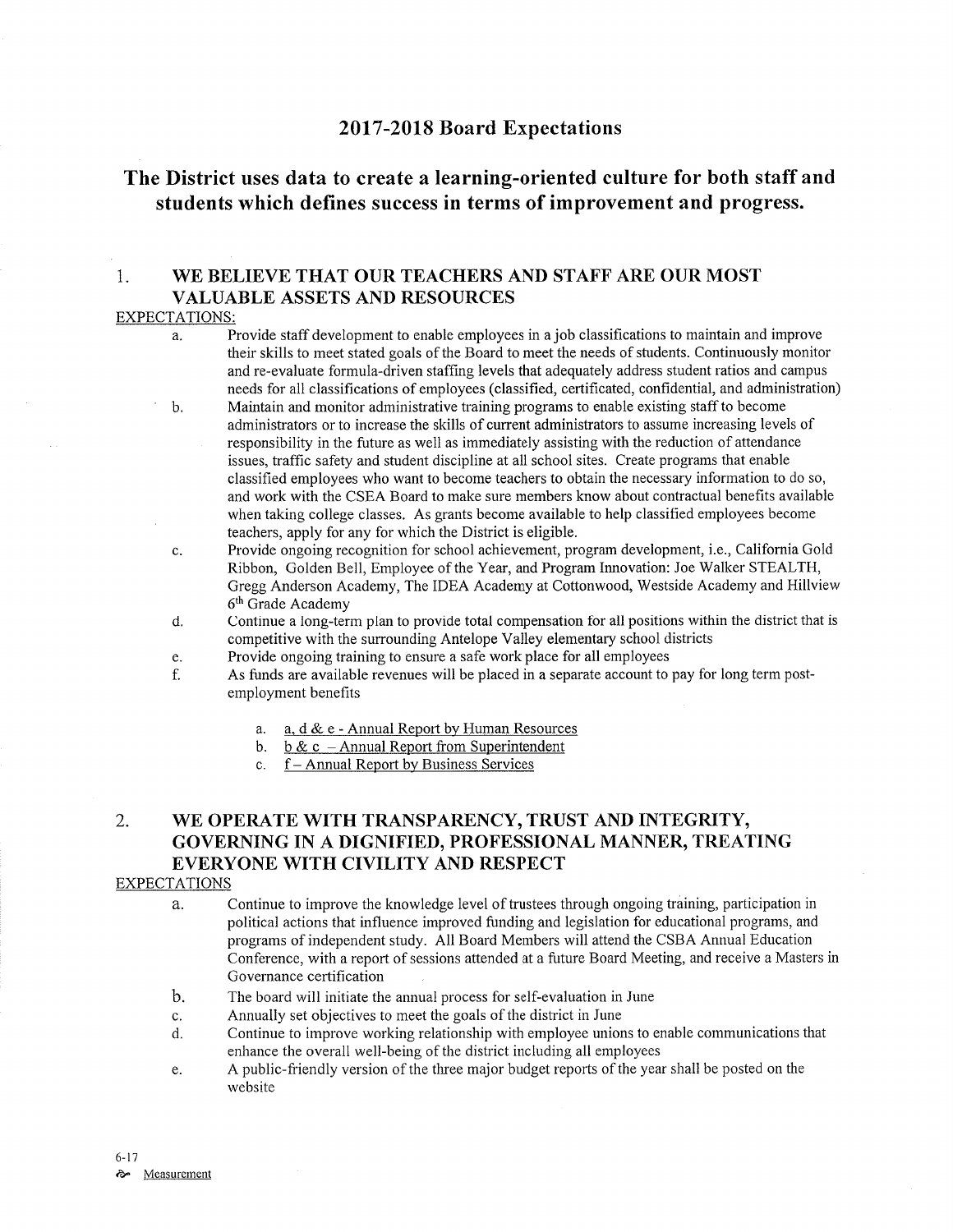# 3. WE ARE ABSOLUTELY COMMITTED TO PROVIDING A SAFE, DISTINGUISHED AND ENGAGING LEARNING ENVIRONMENT THAT ENSURES ALL STUDENTS LEARN TO THEIR HIGHEST POTENTIAL

#### EXPECTATIONS:

- a. Staff will monitor comprehensive plans for improving student achievement including the Local Control Accountability Plan (LCAP) and the Comprehensive Safety Plans including the sections related to student discipline.
- b. All students will receive rigorous and effective instruction, support and intervention that afford equitable access to a high quality educational experience in an environment that nurtures critical thinking, communication, collaboration, creativity and social responsibility.
- c. Teachers will use research-based best practices to design and deliver instruction, which addresses the knowledge, concepts and skills outlined in the State Standards. Teachers will design lessons that actively engage the minds of all learners with that which is to be learned. Learning objectives that describe what students will be able to do successfully and independently at the end of each lesson will be clearly articulated. Fomative assessment will be used to guide and inform instruction. Summative assessment will be used to measure student leaming.
- d. Professional Development will be aligned to improve student outcomes. Data will be collected to substantiate growth in student achievement.

# 4. WE ARE ABSOLUTELY COMMITTED TO PROVIDING THE NECESSARY FACILITIES TO MEET THE HOUSING AND EDUCATION NEEDS OF OUR CHANGING STUDENT POPULATION AND A VISION THAT PROMOTES AND SUPPORTS THEIR FUTURE

#### EXPECTATION

a. Monitor and maintain high-quality information technology systems throughout the District

## 5. WE ARE FISCALLY TRUSTWORTHY AND DEDICATED TO RESPONSIBLE FINANCIAL ACCOUNTABILITY

### EXPECTATIONS:

- a. Continue to decrease encroachment of general funds by Special Education
- b. Continue to update and implement the adopted Technology Plan
- c. Continue to increase operational efficiency
- d. Citizens Oversight Committee will hold required meetings
- e. Set budget priorities based on the goals of the District
- f. Support and retain partnerships that have a mutual priorify to maximize the available dollars for improving programs for students<br>Maintain student Average Daily Attendance to exceed 96% percent.
- 
- g. Maintain student Average Daily Attendance to exceed 96% percent.<br>h. Senior Staff to hold twice-yearly fiscal status updates at employee work locations in order to educate and inform our stakeholders
- i. Maintain a financially responsible, positive District budget for the current year and two out years in order to preserve Westside's financial solvency, educational programs and the continued payment of employee salaries.
	- 8- g Annual ADA Report by Business Services
	- **a.** b. c. d. e. f. h & i Budget Presentations by Business Services